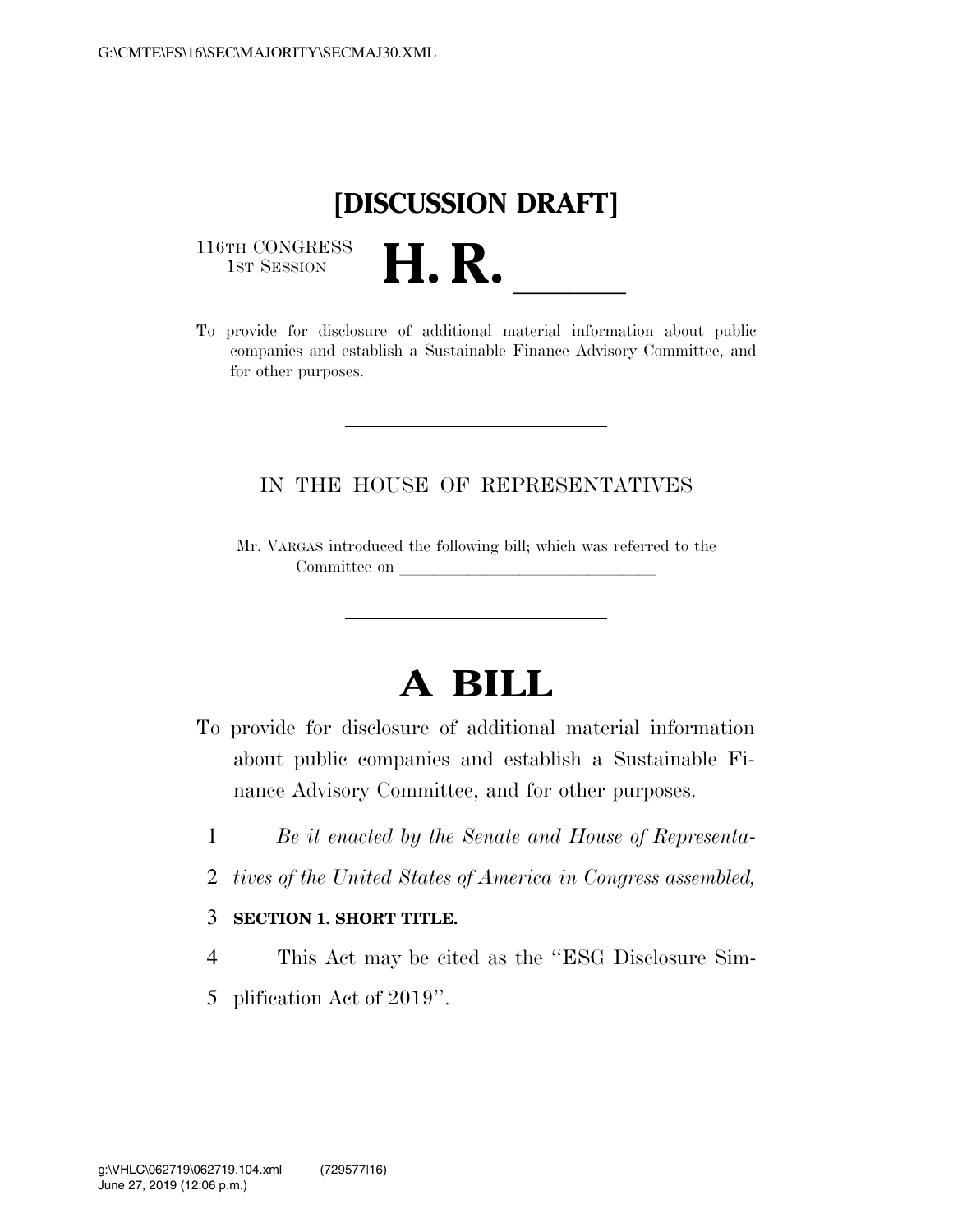$\mathfrak{D}$ 

## **SEC. 2. ESG DISCLOSURES.**

 (a) IN GENERAL.—Section 14 of the Securities Ex- change Act of 1934 (15 U.S.C. 78n) is amended by adding at the end the following:

''(k) ESG DISCLOSURES.—

 "(1) In GENERAL.—Each issuer the securities of which are registered under section 12 or that is required to file annual reports under section 15(d) shall disclose in any proxy or consent solicitation material for an annual meeting of the share-holders—

 ''(A) a clear description of the views of the issuer about the link between ESG metrics and the long-term business strategy of the issuer; and

 ''(B) a description of any process the issuer uses to determine the impact of ESG metrics on the long-term business strategy of the issuer.

20 "(2) ESG METRICS DEFINED.—In this sub- section, the term 'ESG metrics' has the meaning given the term in part 210 of title 17, Code of Fed- eral Regulations as amended pursuant to subsection (b) of the ESG Disclosure Simplification Act of 2019.''.

(b) RULEMAKING.—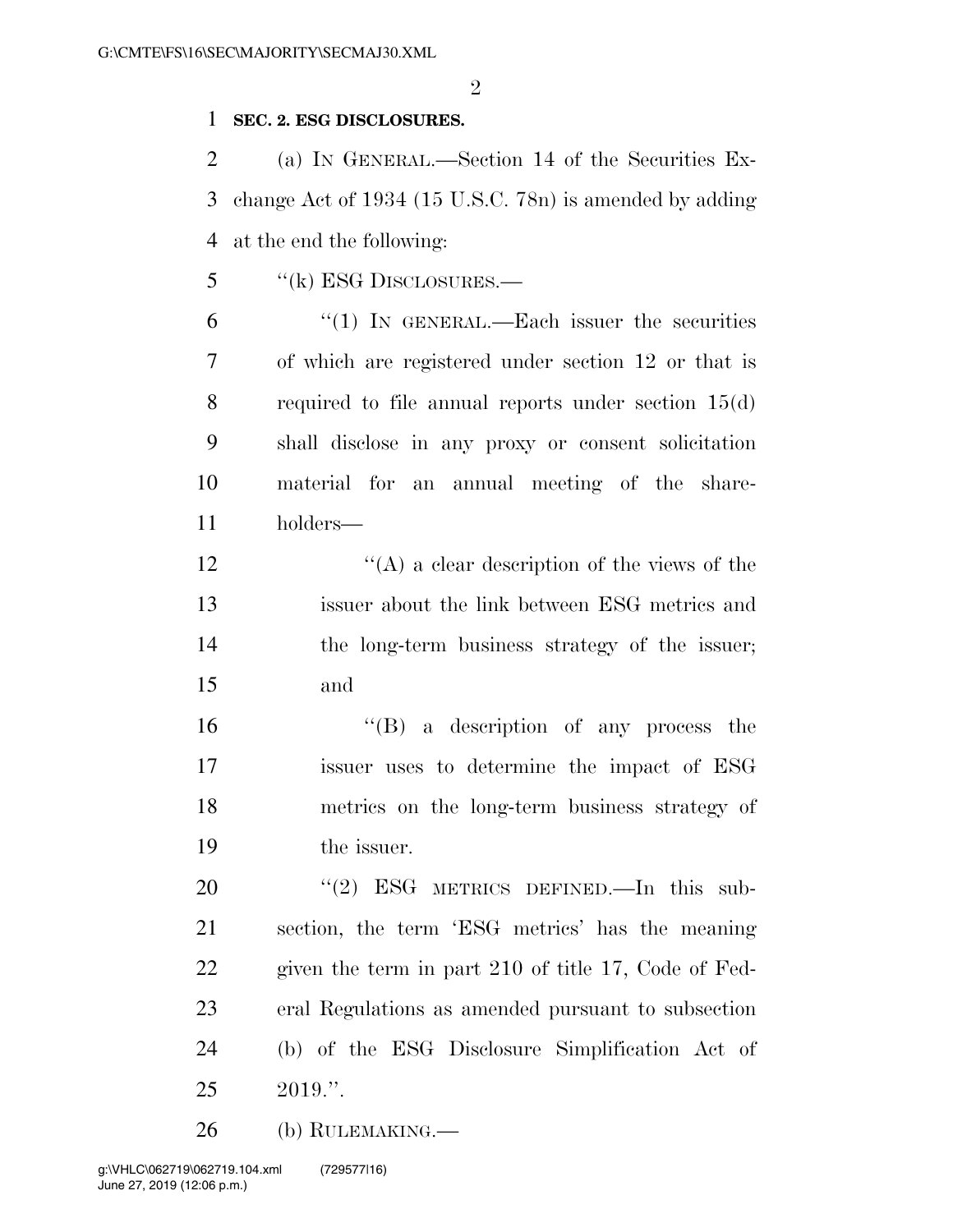| $\mathbf{1}$   | (1) IN GENERAL.—The Securities and Ex-               |
|----------------|------------------------------------------------------|
| 2              | change Commission (in this Act referred to as the    |
| 3              | "Commission") shall amend part 210 of title 17,      |
| $\overline{4}$ | Code of Federal Regulations (or any successor there- |
| $5^{\circ}$    | $\frac{\text{to}}{\text{to}}$                        |
| 6              | (A) require each issuer, in any filing of the        |

 issuer described in such part that requires au- dited financial statements, to disclose environ- mental, social, and governance metrics (in this Act referred to as ESG metrics); and

(B) define ESG metrics.

 (2) SUSTAINABLE FINANCE ADVISORY COM- MITTEE.—The Sustainable Finance Advisory Com- mittee established pursuant to section 4(k) of the Securities and Exchange Act shall, not later than 180 days after the date of the first meeting of such Committee, submit to the Commission recommenda- tions about what ESG metrics the Commission should require issuers to disclose.

 (3) MATERIALITY.—It is the sense of Congress that ESG metrics, as such term is defined by the Commission pursuant to paragraph (2), are de facto material for the purposes of disclosures under the Securities Exchange Act of 1934 and the Securities Act of 1933.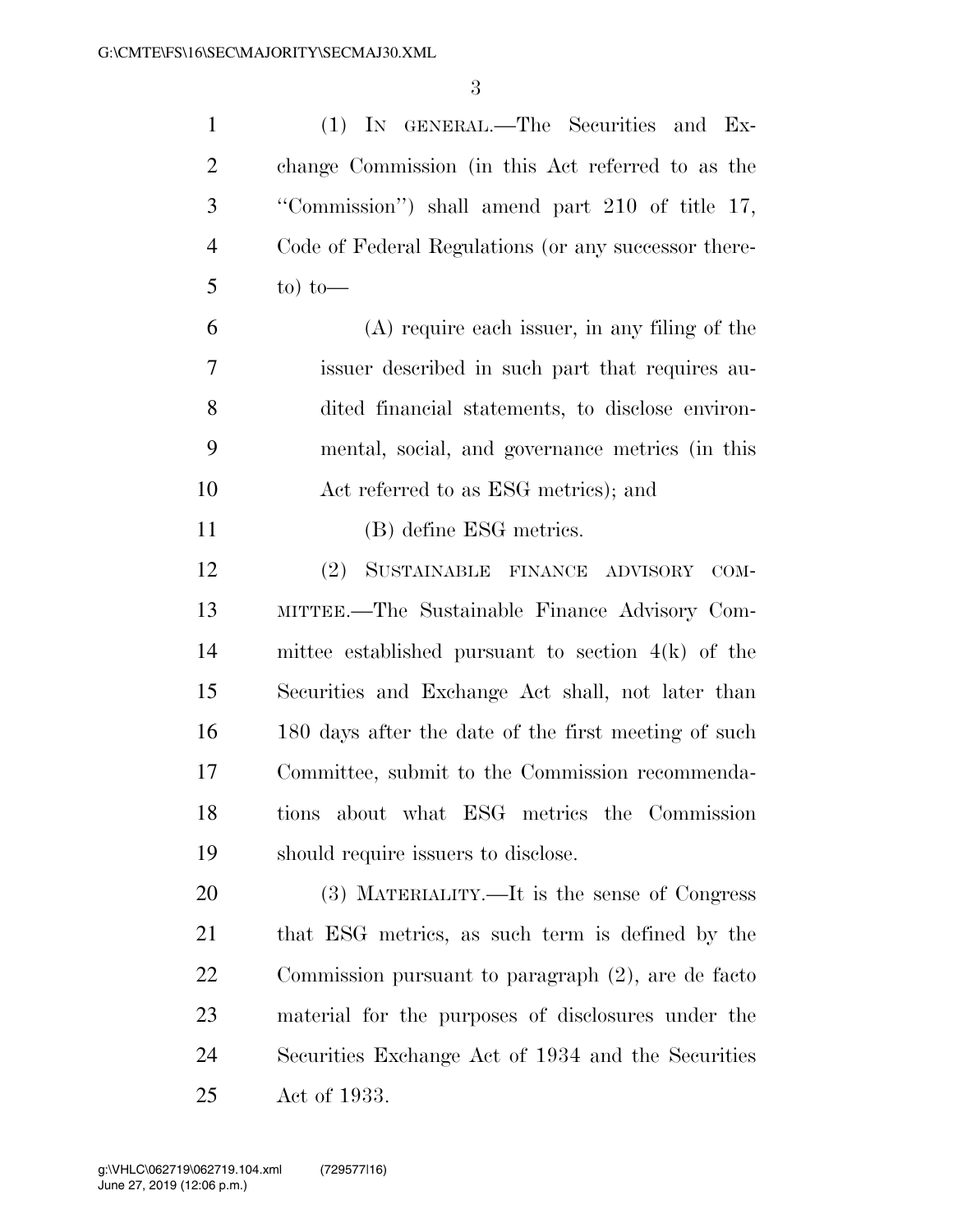| $\mathbf{1}$   | (4)<br>INCORPORATION<br>$\mathrm{OF}% \left( \mathcal{N}\right)$<br><b>INTERNATIONAL</b> |
|----------------|------------------------------------------------------------------------------------------|
| $\overline{2}$ | STANDARDS.—When amending part 210 of title 17,                                           |
| 3              | Code of Federal Regulations (or any successor there-                                     |
| $\overline{4}$ | to) pursuant to paragraph (1), the Commission may,                                       |
| 5              | as the Commission determines appropriate, incor-                                         |
| 6              | porate any internationally recognized, independent,                                      |
| 7              | multi-stakeholder environmental, social, and govern-                                     |
| 8              | ance disclosure standards.                                                               |
| 9              | (5) LOCATION OF DISCLOSURE.—Any disclosure                                               |
| 10             | required by paragraph (1) may be included in a                                           |
| 11             | notes section of the filing.                                                             |
| 12             | (6) DELAY FOR SMALL ISSUERS.—The Commis-                                                 |
| 13             | sion may use a phased approach when applying any                                         |
| 14             | amendments made pursuant to paragraph (1) to                                             |
| 15             | small issuers and may determine the criteria by                                          |
| 16             | which an issuer qualifies as a small issuer for pur-                                     |
| 17             | poses of such phased approach.                                                           |
|                | 18 SEC. 3. SUSTAINABLE FINANCE ADVISORY COMMITTEE.                                       |
| 19             | Section 4 of the Securities Exchange Act of 1934 (15)                                    |
| 20             | U.S.C. 78d) is amended by adding at the end the fol-                                     |
| 21             | lowing:                                                                                  |
| 22             | "(k) SUSTAINABLE FINANCE ADVISORY<br>$_{\rm COM}$ -                                      |
| 23             | MITTEE.-                                                                                 |
| 24             | "(1) ESTABLISHMENT.—The Securities and Ex-                                               |
| 25             | change Commission (in this subsection referred to as                                     |
|                |                                                                                          |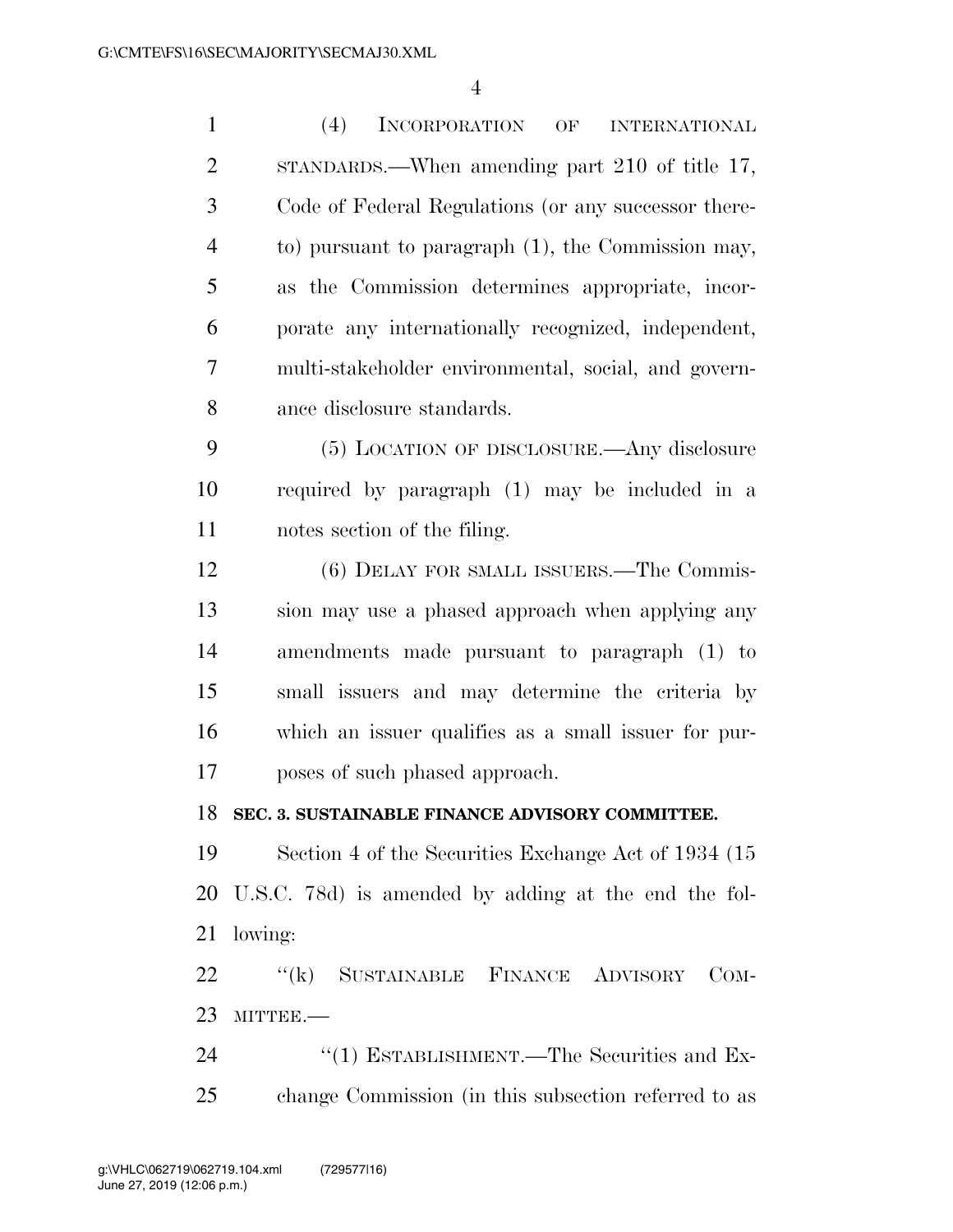| $\mathbf{1}$   | the 'Commission') shall establish a permanent advi-   |
|----------------|-------------------------------------------------------|
| $\overline{2}$ | sory committee to be called the 'Sustainable Finance  |
| 3              | Advisory Committee' (in this subsection referred to   |
| $\overline{4}$ | as the 'Committee').                                  |
| 5              | "(2) DUTIES OF COMMITTEE.—The Committee               |
| 6              | shall—                                                |
| $\overline{7}$ | $\lq\lq$ submit a report to the Securities and        |
| 8              | Exchange Commission not later than<br>18              |
| 9              | months after the date of the first meeting of         |
| 10             | the Committee that—                                   |
| 11             | "(i) identifies the challenges and op-                |
| 12             | portunities for investors associated with             |
| 13             | sustainable finance; and                              |
| 14             | "(ii) recommends policy changes to fa-                |
| 15             | cilitate the flow of capital towards sustain-         |
| 16             | able investments, in particular environ-              |
| 17             | mentally sustainable investments;                     |
| 18             | $\lq\lq$ (B) when solicited, advise the Commission    |
| 19             | on sustainable finance; and                           |
| <b>20</b>      | $\cdot\cdot$ (C) communicate with individuals and en- |
| 21             | tities with an interest in sustainable finance.       |
| 22             | $\cdot\cdot(3)$ MEMBERSHIP.—                          |
| 23             | $\lq\lq$ MEMBERS.—                                    |
| 24             | ``(i)<br>IN GENERAL.—The Committee                    |
| 25             | shall consist of no more than 20 members              |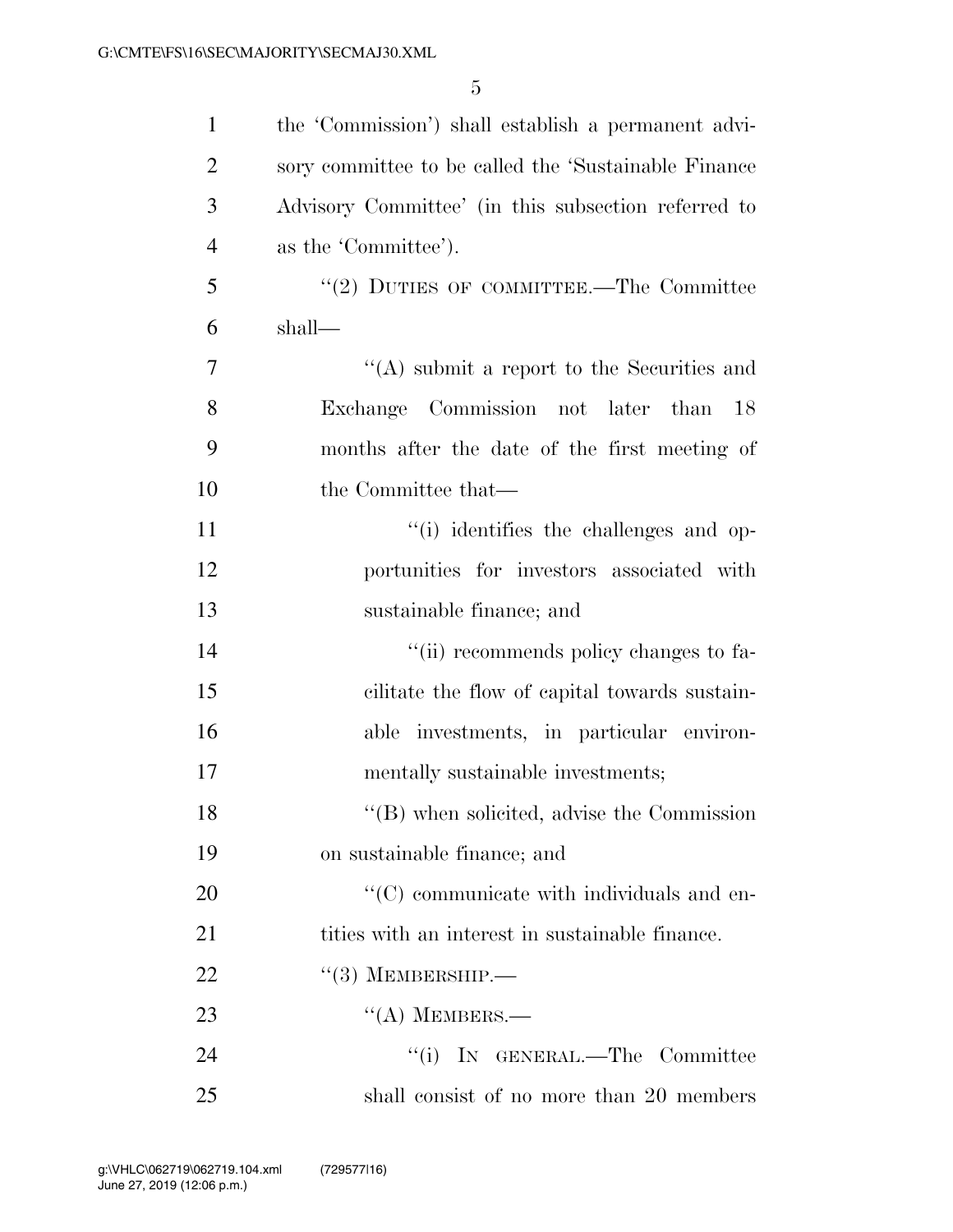| $\mathbf{1}$   | who shall each serve for one four-year       |
|----------------|----------------------------------------------|
| $\overline{2}$ | term.                                        |
| 3              | "(ii) REPRESENTATION.—Each mem-              |
| $\overline{4}$ | ber shall represent individuals and entities |
| 5              | with an interest in sustainable finance,     |
| 6              | such as—                                     |
| $\overline{7}$ | "(I) experts on sustainable fi-              |
| 8              | nance;                                       |
| 9              | "(II) operators of financial infra-          |
| 10             | structure;                                   |
| 11             | "(III) entities that provide anal-           |
| 12             | ysis, data, or methodologies that fa-        |
| 13             | cilitate sustainable finance;                |
| 14             | $\lq\lq$ (IV) insurance companies, pen-      |
| 15             | sion funds, asset managers, depository       |
| 16             | institutions, or credit unions; or           |
| 17             | $\lq\lq$ other financial institutions        |
| 18             | that intermediate investments in sus-        |
| 19             | tainable finance or manage risks re-         |
| 20             | lated to sustainable development.            |
| 21             | "(iii) REPRESENTATION OF INTER-              |
| 22             | ESTS.-- A member may not represent a         |
| 23             | single individual or entity and shall rep-   |
| 24             | resent types of individuals and entities     |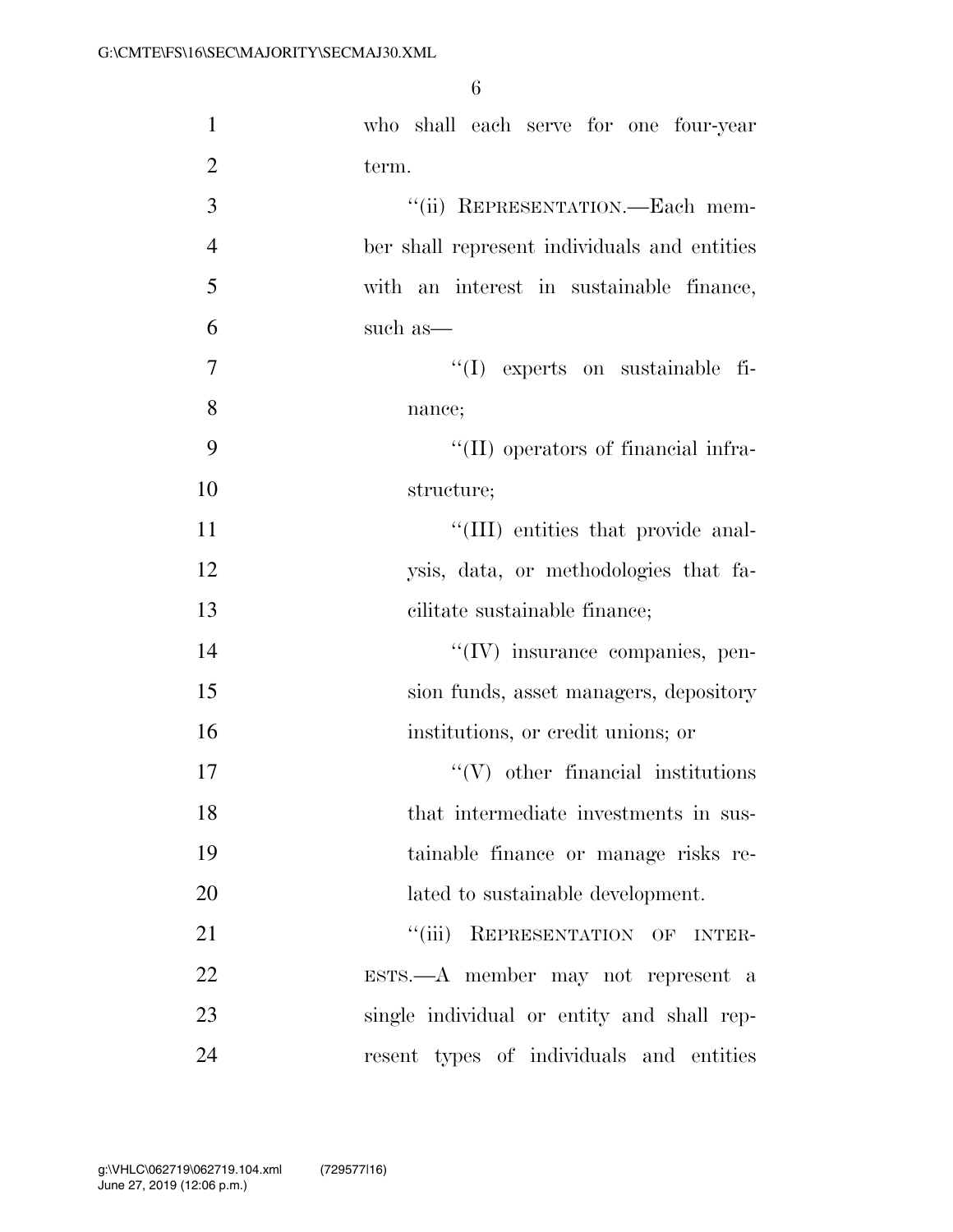| $\mathbf{1}$   | with similar interests in sustainable fi-          |
|----------------|----------------------------------------------------|
| $\overline{2}$ | nance.                                             |
| 3              | $``$ (B) SELECTION.—                               |
| $\overline{4}$ | "(i) IN GENERAL.—The Commission                    |
| 5              | shall—                                             |
| 6              | $\lq\lq$ (I) publish criteria for selection        |
| $\tau$         | of members on the website of the                   |
| 8              | Commission and in the Federal Reg-                 |
| 9              | ister; and                                         |
| 10             | "(II) solicit applications for                     |
| 11             | membership on the website of the                   |
| 12             | Commission and in the Federal Reg-                 |
| 13             | ister.                                             |
| 14             | "(ii) EQUAL SHARE.—From the indi-                  |
| 15             | viduals who submit applications for mem-           |
| 16             | bership, each Commissioner of the Com-             |
| 17             | mission shall select an equal number of the        |
| 18             | members of the Committee.                          |
| 19             | "(C) PAY.—Members may not receive pay              |
| 20             | by reason of their service on the Committee but    |
| 21             | may receive travel or transportation expenses in   |
| 22             | accordance with applicable provisions under        |
| 23             | subchapter I of chapter $57$ of title $5$ , United |
| 24             | States Code.                                       |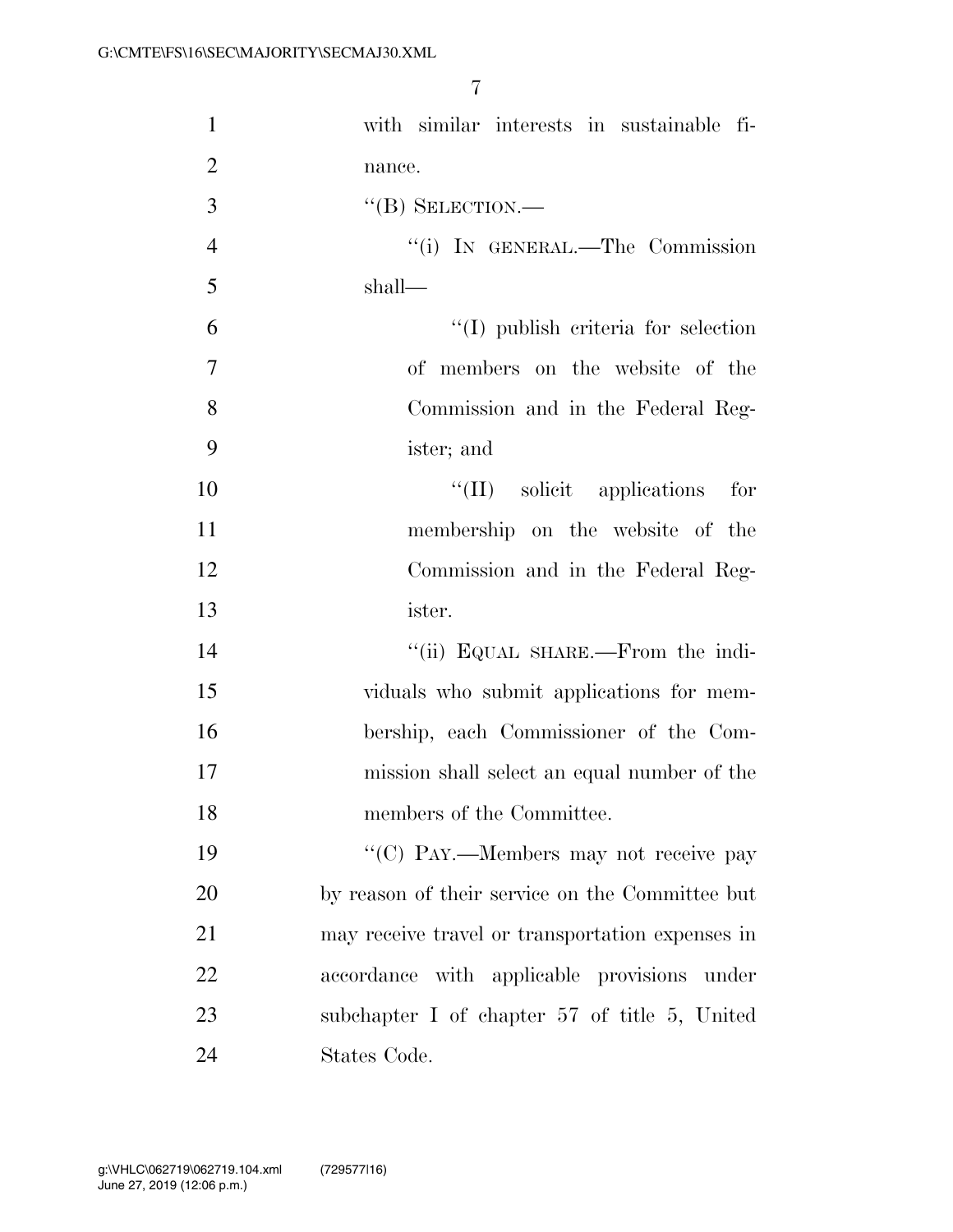1 ''(D) MEMBER TRANSPARENCY.—The name of each member and the types of individ- uals and entities that such member represents shall be published on the website of the Com- mission. ''(E) STAFF.—The Committee shall be supported by staff from the Office of the Inves- tor Advocate of the Commission that are dedi- cated to environmental, social and governance (in this subsection referred to as 'ESG') issues.  $``(F)$  AUTHORIZATION OF APPROPRIA- TION.—There are authorized to be appropriated such sums as are necessary to finance costs as- sociated with staff dedicated to ESG issues in the Office of the Investor Advocate of the Com- mission. 17 "(4) SUSTAINABLE FINANCE.—For the pur- poses of this subsection, the term 'sustainable fi- nance' means the provision of finance with respect to investments taking into account environmental, social, and governance considerations. 22 "(5) SEC RESPONSE.—The Commission shall, not later than 6 months after the date on which the Committee submits a report to the Commission pur-